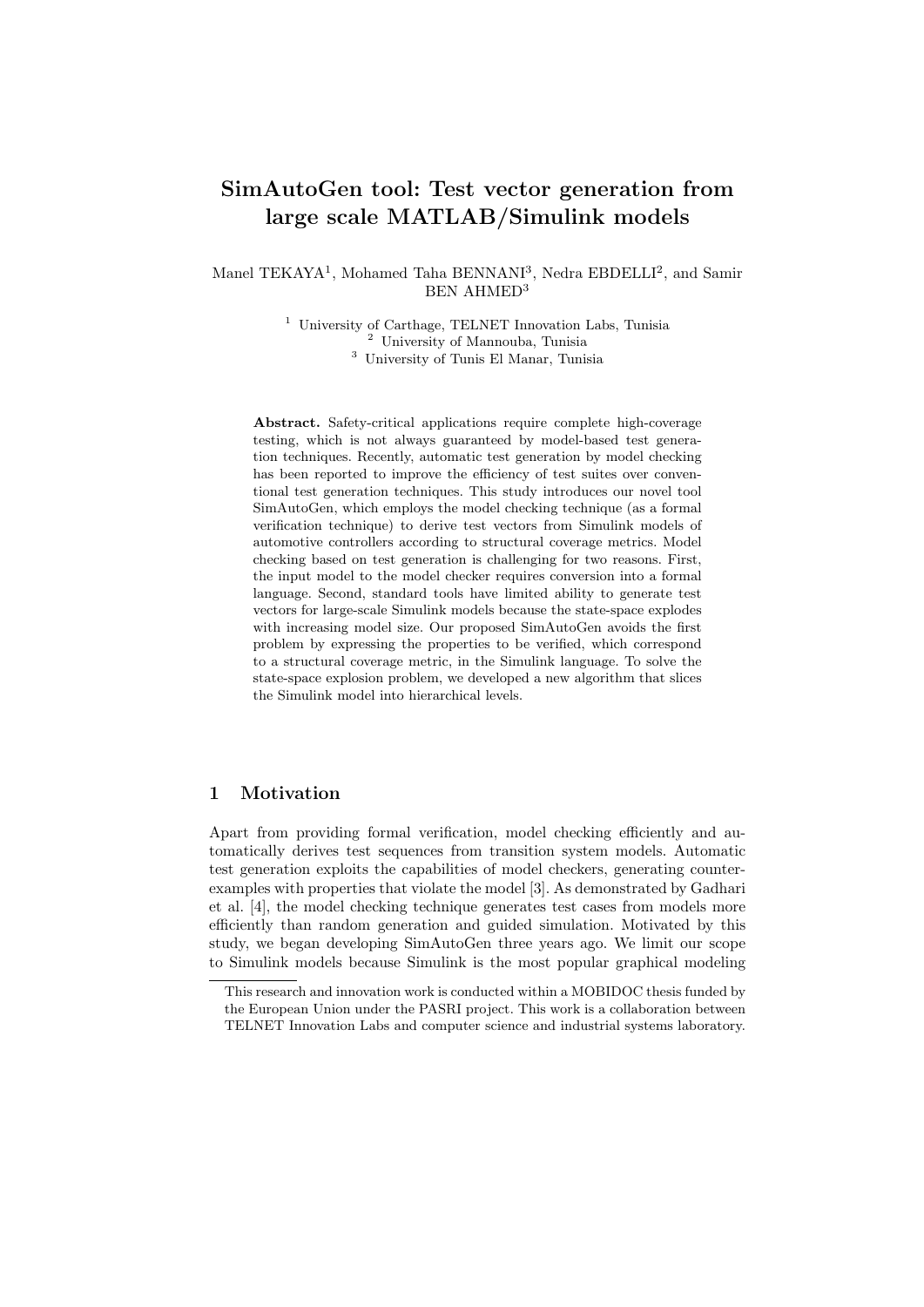language for embedded automotive software. Several model checking approaches for test case generation from MATLAB/Simulink models have been already proposed, including AutomotGen [4], SmartTestGen [9], and SAL (which integrate the sal–atg tool for automatic test generation) [10] and the V&V Diversity platform [8]. In [5], we compared the performances of SimAutoGen, sal–atg and the SLDV test case generator. Model checkers are recognized for their flexibility and ease of use [3]. However, we identified three main problems with model checkers:

- 1. Test case generation with model checkers is feasible only when the available model can be handled by the model checker.
- 2. Model checkers are severely limited by the state-space explosion problem.
- 3. The properties of model checkers are usually expressed in Linear Temporal Logic or Computational Tree Logic, which differ from the language of the model.

Our tool SimAutoGen corrects these problems in the context of test vector generation from Simulink models. First, SimAutoGen does not transform the Simulink model. Second, we implement a new slicing algorithm inspired by the method described in [7], which solves the state-space explosion problem in largescale Simulink models. Third, the properties to be verified are expressed in the Simulink language, and specified according to the criterion of the structural coverage model.

#### 2 Structural model coverage criteria

The structural coverage metric can be utilized in two ways, as a test adequacy criterion that decides whether a given test set completely or adequately complies with that criterion, or as an explicit specification for test vector selection. In the second case, the structural coverage metric behaves as a test selection criterion (a generator for white-box tests), because the model and the code generated from it are structurally similar. Thus, we can expect certain interrelations between the attained model and the code coverage. Kirner [11] discussed the preservation of code coverage at the model level. In our work, the structural coverage metrics are employed as the test selection criterion. The test vectors generated from the Simulink models by our model checking technique must conform to the structural coverage criterion. To accomplish this objective, we specify the Simulink properties for three criteria of the control flow coverage (Condition, Decision, and MC/DC), and the criterion of boundary value analysis. These four criteria are briefly described below.

- 1. Condition coverage criterion: This criterion is determined by ensuring the coverage of the Boolean inputs to the logical Simulink blocks.
- 2. Branch/Decision coverage criterion: According to this criterion, a block with conditional behavior is covered provided that all conditional behavior has been exercised at least once. For this purpose, SimAutoGen supports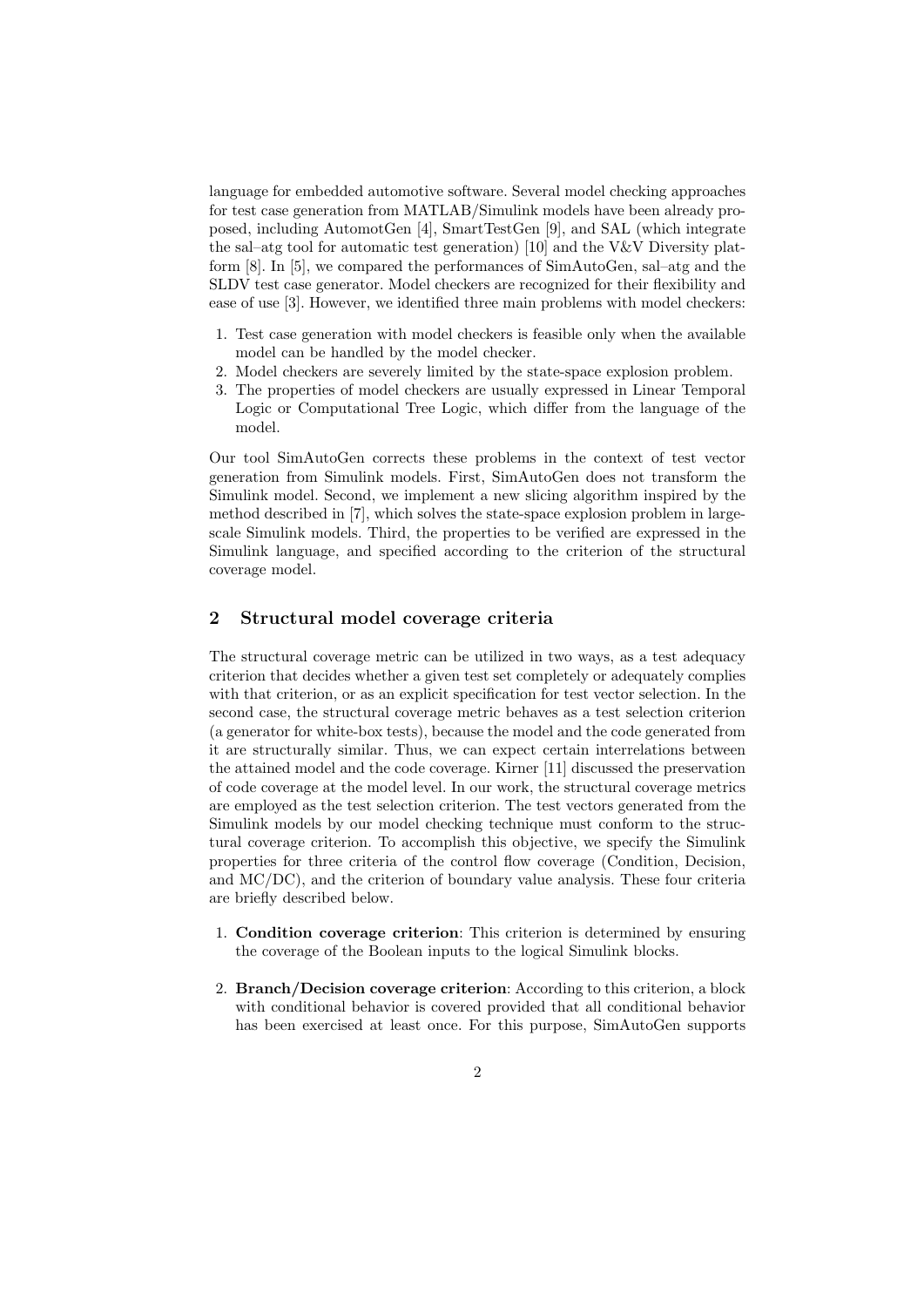the following blocks: Logical Operators, Switch, MultiportSwitch, Relational Operator, and Saturation.

- 3. MC/DC coverage criterion: Chilenski [13] investigated three categories of MC/DC: Unique Cause MC/DC, Unique Cause + Masking MC/DC, and Masking MC/DC. Based on [13], we employ masking MC/DC. In masking MC/DC, a basic condition is masked if varying its value cannot affect the outcome of a decision due to structure of the decision and the value of other conditions. Masking MC/DC for logical operator blocks is described in [14]. Besides the properties, each block needs an assumption to ensure generation of the required test vector. In SimAutoGen, the masking MC/DC coverage criterion is applied to the following blocks: Logical Operators, Switch, MultiportSwitch, Relational Operator, and Saturation.
- 4. Boundary value analysis: This criterion ensures data coverage of the numeric type inputs to the mathematical Simulink blocks (Sum, Product, Division, and Subtraction).

#### 3 Software description

We present SimAutoGen, a tool that automatically generates test vectors from MATLAB/Simulink models [2]. Our methodology is based on model checking [6]. The main highlights of the tool, which is designed for automotive controller testing, are listed below:

- 1. Determines structural coverage metrics at the model level corresponding to the coverage metrics at the code level.
- 2. Generates test inputs by model checking, thus obtaining the model coverage criteria.
- 3. Does not convert the Simulink model to an intermediate formal language
- 4. Specifies the test objectives (properties) as Simulink properties.
- 5. Avoids the state-space explosion problem during model checking by enhancing an existing solution.
- 6. Improves the reliability of testing, thus reducing the test phase cost of largescale Simulink models.

The current implementation of SimAutoGen uses the model checker Prover Plug-In [12] integrated into the Simulink Design Verifier tool (SLDV)[1]. SimAutoGen is implemented in Java (Eclipse Environment) and extracts the relevant information from the Simulink models by a MATLAB script. This information is then used for test generation.

#### 4 Software Architecture

SimAutoGen is developed in the Eclipse and MATLAB environments. The portability of SimAutoGen is ensured by the Java script. A structural overview of SimAutoGen is presented in Figure 1.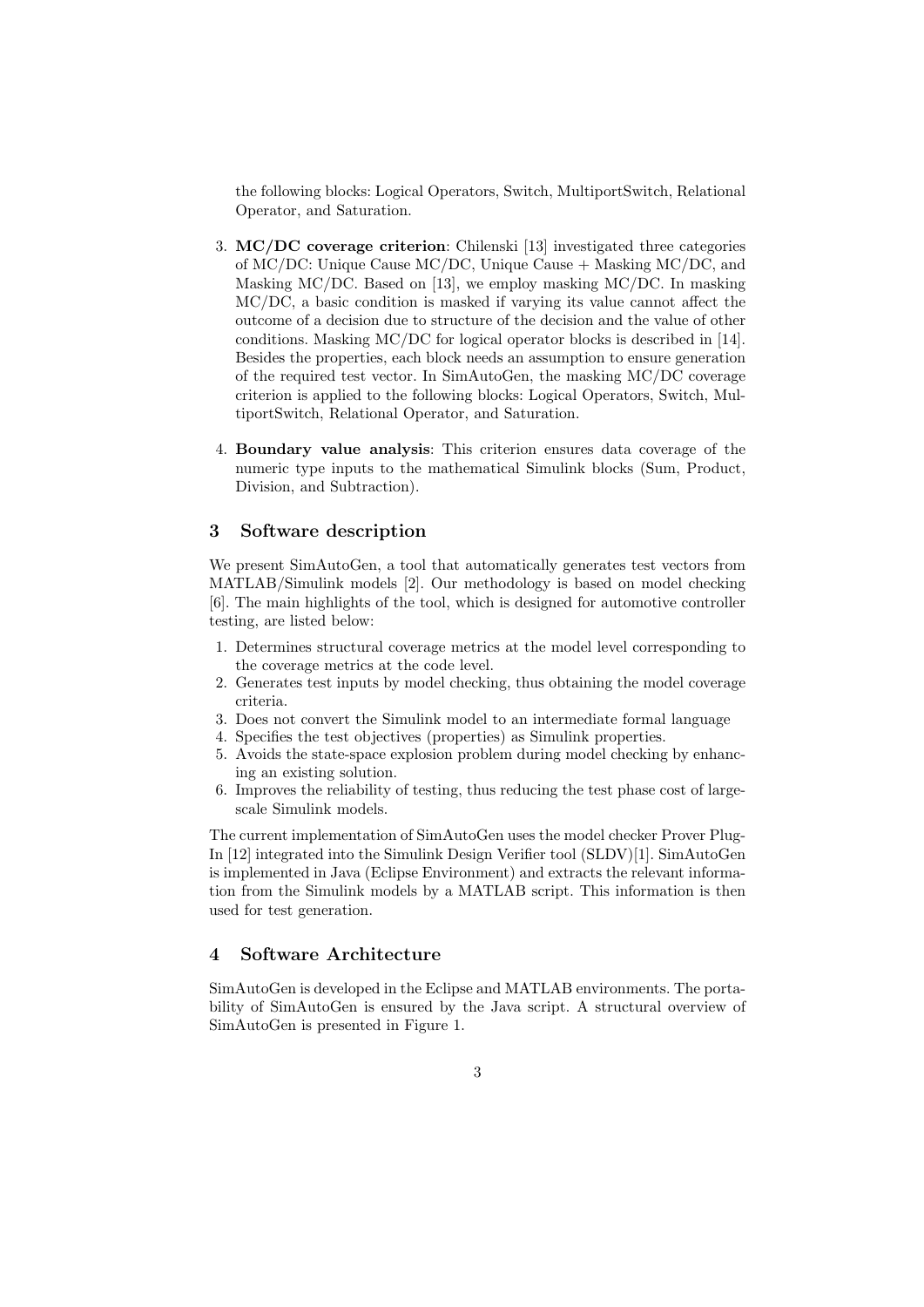

Fig. 1. SimAutoGen overview

User Interface : It is a Java Swing-based application that displays the inputs and outputs of SimAutoGen. The three inputs to SimAutoGen are (1) a Simulink model (a .mdl file), (2) a user-selected structural coverage criterion, and (3) a user-selected process. The three processes, Atomic testing, Unit testing, and Slicing, will be detailed in the appendix. The Atomic testing feature processes tiny Simulink models that require no slicing (i.e., single-output models). This feature is useful for a preliminary implementation testing. The Unit testing feature slices large Simulink models with two or more outputs, and is suitable for testing advanced implementations. The output of SimAutoGen is a set of test vectors or a set of slices. Slicing can be selected for purposes other than test vector generation.

Core elements : SimAutoGen is a new approach called MB–ATG [5], whose structure is described in Figure 2. MB–ATG is implemented in three steps. The first, second, and third steps handle large-scale Simulink models, automatic test vector generation from each slice (according to the structural coverage criterion), and integration of the test vectors generated from each slice, respectively. The second step uses the model checker Prover Plug-In and expresses the properties in the Simulink language. The property  $\psi$  and the assumption H as the model M are implemented with Simulink operators called Proof objective and Assumption, labeled P and A, respectively. Both operators are accessible through the SLDV library. In the third step, redundant test vectors are eliminated from the integration.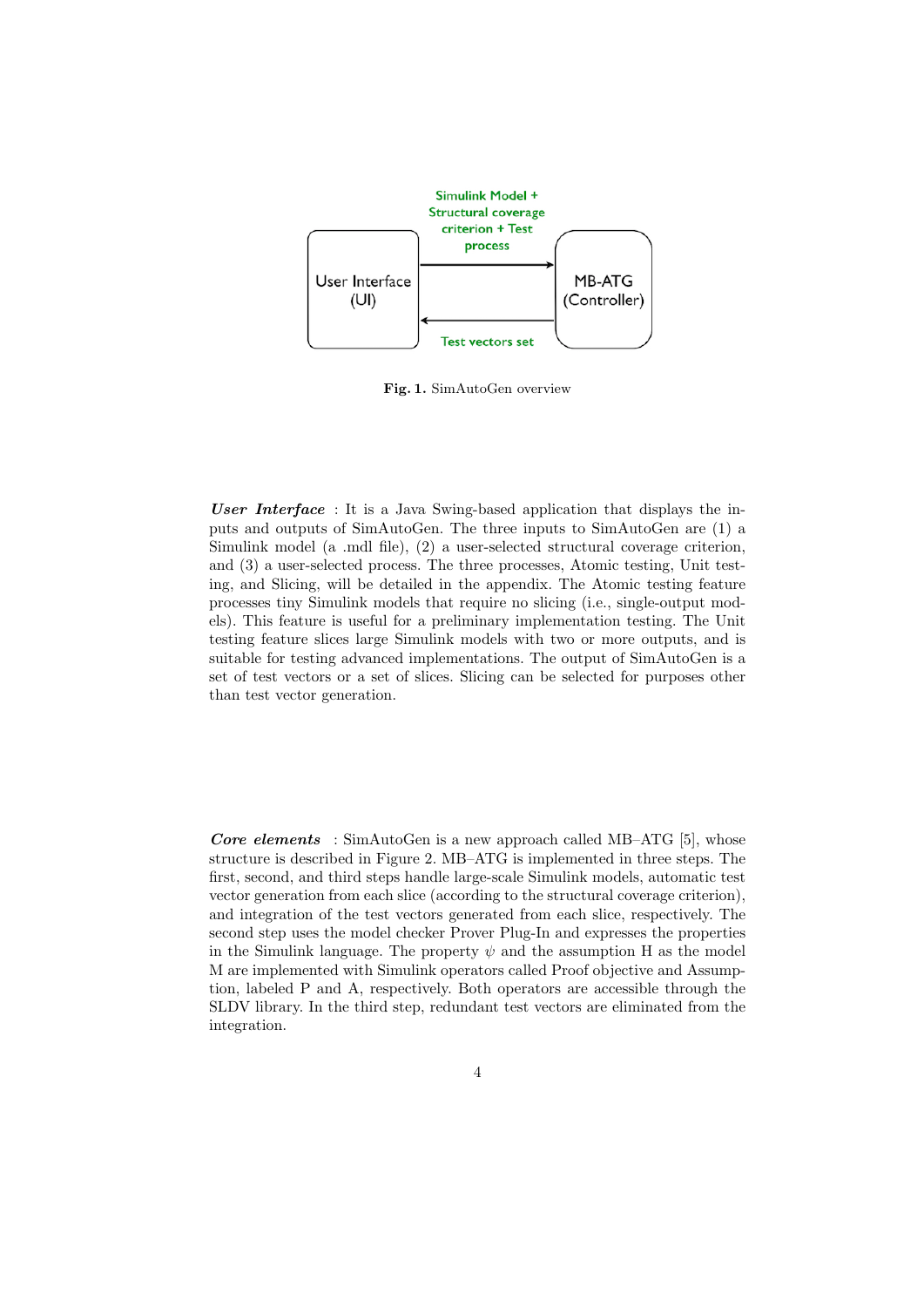

Fig. 2. Structure of MB–ATG

SimAutoGen implements two MB–ATG components: large-scale Simulink model slicing and test vector generation. Large-scale slicing is performed by a new slicing algorithm inspired by the static method described in [7], which constructs dependency graphs based on two dependence relations: Data Dependence and Control Dependence. The Simulink blocks Data-store/Data-read pairs and From/Goto pairs were not treated in the dependence analysis of [7] because they are not connected through explicit links; rather, they communicate remotely through implicit communication protocols (Data-store/Data-read pairs, for example). Our new algorithm models both types of links. The authors of [7] extracted the blocks corresponding to the specific slicing criterion. However, our objective is to slice the whole model into disjoint components (slices). To this end, we trialed two methods; forward slicing and backward slicing. The slicing criteria in forward slicing are the global inputs. This solution is problematic because most of the Simulink models contain Event input variables, which affect all blocks. Consequently, we adopted backward slicing, whose outputs are the slicing criteria. In particular, we compute the slices of the Simulink model by performing a backward reachability analysis and marking the relevant blocks for each output. We then remove the unmarked blocks and all empty subsystems from the model. A subsystem is a set of blocks that you replace with a single Subsystem block. The second MB–ATG component (test vector generation) has two elements: a model transformation protocol and test-vector integration. The model transformation protocol parses each slice and weaves the properties and assumptions according to the block type and the user-selected structural coverage criterion. Before the weaving of properties and assumptions, this protocol locates and calculates  $\psi$  and H insertion position. Next, it updates the location of the neighboring blocks. Finally, it weaves P and H over the Simulink model. The model transformation protocol is described in [5]. Figure 3 shows the coverage of the Switch block according to the model decision coverage, with the properties woven on it. The transformed slice is processed by the model checker Prover Plug-In. In this case, a counterexample (equivalent to a test vector) is generated. The test vectors generated and output from each slice are saved in an XL file. All of these test vectors are then integrated while eliminating the repet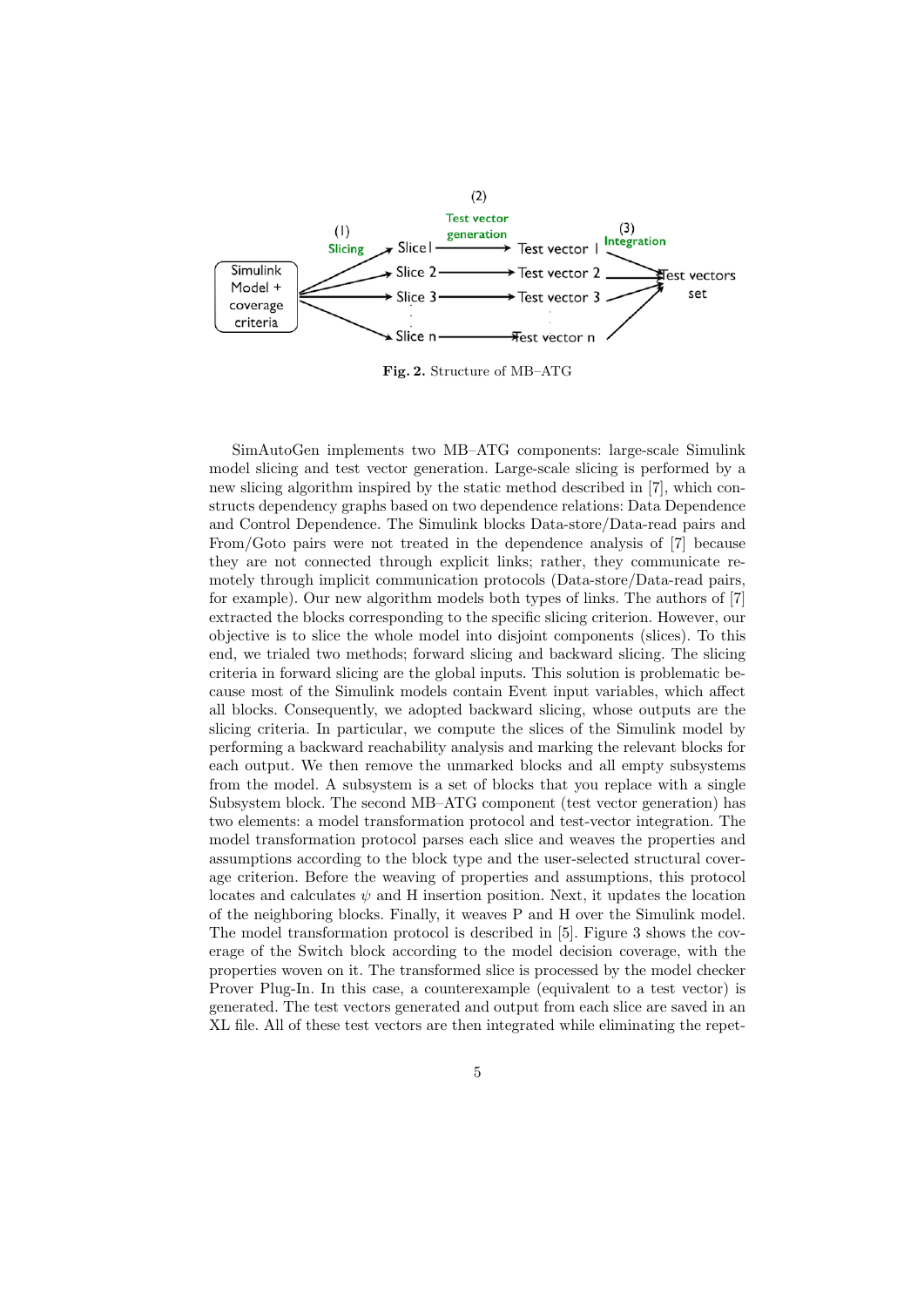itive and useless elements in the saved XL file. For this purpose, we implement a new algorithm that compares different XL files.



| <b>Properties</b>     | <b>Test input specification</b>     | Test input             |  |  |  |  |
|-----------------------|-------------------------------------|------------------------|--|--|--|--|
| Test objective 1 (P1) | In2>Threshold (out = In1)           | (ln1, ln2, ln3)(0,1,0) |  |  |  |  |
| Test objective 2 (P2) | $ln2 \leq$ Threshold (out = $ln3$ ) | (ln1, ln2, ln3)(0,0,0) |  |  |  |  |

Fig. 3. Decision coverage for the Switch block

### 5 Evaluation and measures

#### 5.1 Model Description

Our tool was evaluated on six automotive industrial models, classified as shown in Table 1. The FastCor and Detection models are large-scale models with 400–800 blocks. AirFlow and AirMPmp have two outputs and between 44 and 75 blocks. ThrAr and AirMnfld are smaller models with 40 blocks and a single output.

| Features          |     |     |    | $\sim \frac{\text{Models}}{\text{FastCor}}\text{ \text{ Detection} } \text{ \text{AirFlow} } \text{AirMPmp} \text{ \text{ThrAr} } \text{AirMnfld} $ |    |    |  |  |
|-------------------|-----|-----|----|-----------------------------------------------------------------------------------------------------------------------------------------------------|----|----|--|--|
| Inputs            |     | 25  |    |                                                                                                                                                     |    |    |  |  |
| Blocks number     | 434 | 874 | 75 | 44                                                                                                                                                  | 40 | 38 |  |  |
| Implicit signal   | 12  | 17  |    |                                                                                                                                                     |    |    |  |  |
| Subsystems number | 19  | 19  |    |                                                                                                                                                     |    |    |  |  |
| .                 |     |     |    |                                                                                                                                                     |    |    |  |  |

Table 1. Models description

#### 5.2 Output description

Table 2 shows the slicing results of the four large-scale Simulink models described above. The two largest models, FastCor and Detection, are respectively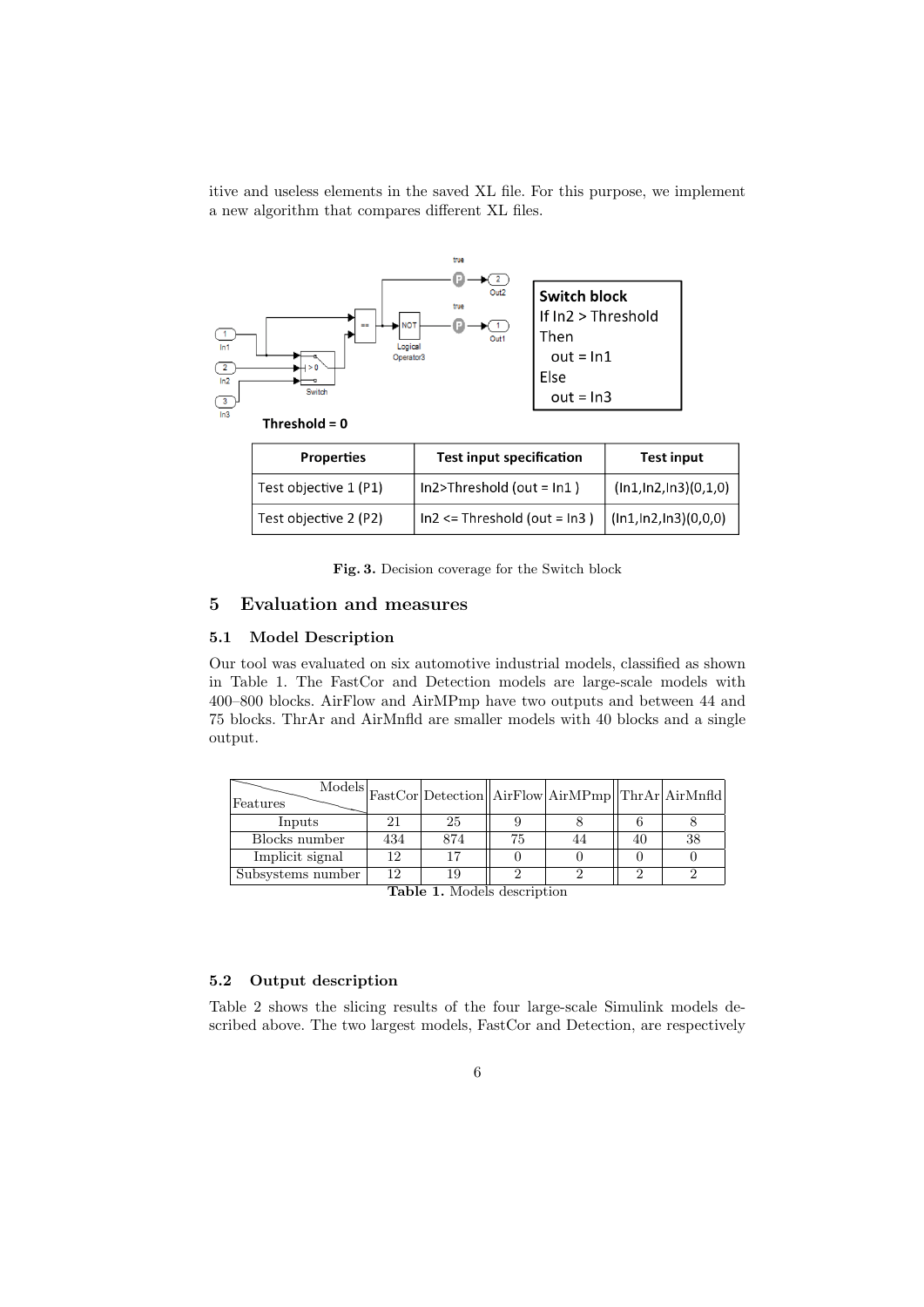partitioned into three and five slices, whereas both medium-sized models are divided into two slices. The model splitting decreases the average number of inputs, blocks, and subsystems per slice, thereby avoiding the state-space explosion. The number of implicit connections represents the number of hidden links between the blocks of a single slice.

| Models<br>Slices Features | Fastcor |              | Detection |     |    |                                     |             |    | AirFlow AirMPmp  |          |       |       |
|---------------------------|---------|--------------|-----------|-----|----|-------------------------------------|-------------|----|------------------|----------|-------|-------|
| <b>Slices</b>             |         | S2           | S3 S1     |     |    | S2 S3 S4 S5 S1 S2                   |             |    |                  |          |       | S1 S2 |
| Inputs number             |         | 20           | 11        | -18 | 13 | 13                                  | 6           | 13 |                  | 6        |       | 8     |
| <b>Blocks</b>             |         |              |           |     |    | 104 298 90 126 489 449 39 579 40 51 |             |    |                  |          | 39 37 |       |
| Implicit connections      |         | 5            | 4         | 3   | 4  | 4                                   | $^{\circ}2$ | 4  | $\left( \right)$ | 10       |       | 0     |
| Subsystems                | ---     | 10<br>$\sim$ | $\sim$    |     | 19 | 9                                   | 2           | -9 | $\overline{2}$   | $\Omega$ | റ     | 12    |

Table 2. Slices description

| Measures   | Models |        | Fastcor Detection AirFlow AirMPmp ThrAr AirMnfld |        |        |        |       |
|------------|--------|--------|--------------------------------------------------|--------|--------|--------|-------|
| <b>PST</b> |        | 1.247  | 4.079                                            | 1.073  | 1.015  |        |       |
| <b>SST</b> |        | 12.892 | 14.983                                           | 11.383 | 11.003 |        |       |
| WТ         |        | 3.354  | 10.14                                            | 2.467  | 2.279  | 10.661 | 9.543 |
| IТ         |        | 1.219  | 1.936                                            | 0.292  | 0.583  |        |       |
| <b>GT</b>  |        | 220.19 | 1295.009                                         | 17.952 | 20.514 | 22.134 |       |
| TV         |        | 5 13 5 | 8 9 10 4 8                                       | 2 2    |        |        |       |
| <b>ITV</b> |        | 19     | 60                                               | 3      | 2      | 4      | 3     |

Table 3. Measures related to the execution time of SimAutoGen

Table 3 shows various measures related to the execution time in milliseconds of the large- and atomic-scale models. Here, WT, IT, and GT denote the execution time of weaving, integration, and generation of all slices, respectively. The variables TV and ITV denote the number of test vectors generated per slice and the number of integrated vectors in the entire model (after removing the redundant input values), respectively. For the slicing action, we determined the parallel slicing time (PST) and sequential slicing time (SST). A comparison of the execution times of the slicing algorithm using sequential and parallel methods shows the improvement because of the use of Parallel Computing Toolbox of MATLAB. Therefore, we have used this toolbox in weaving and test vector generation processes. GT presents the execution time of counterexample generation. It shows that the model checker prover Plug-In consumes a large part of the total execution time.